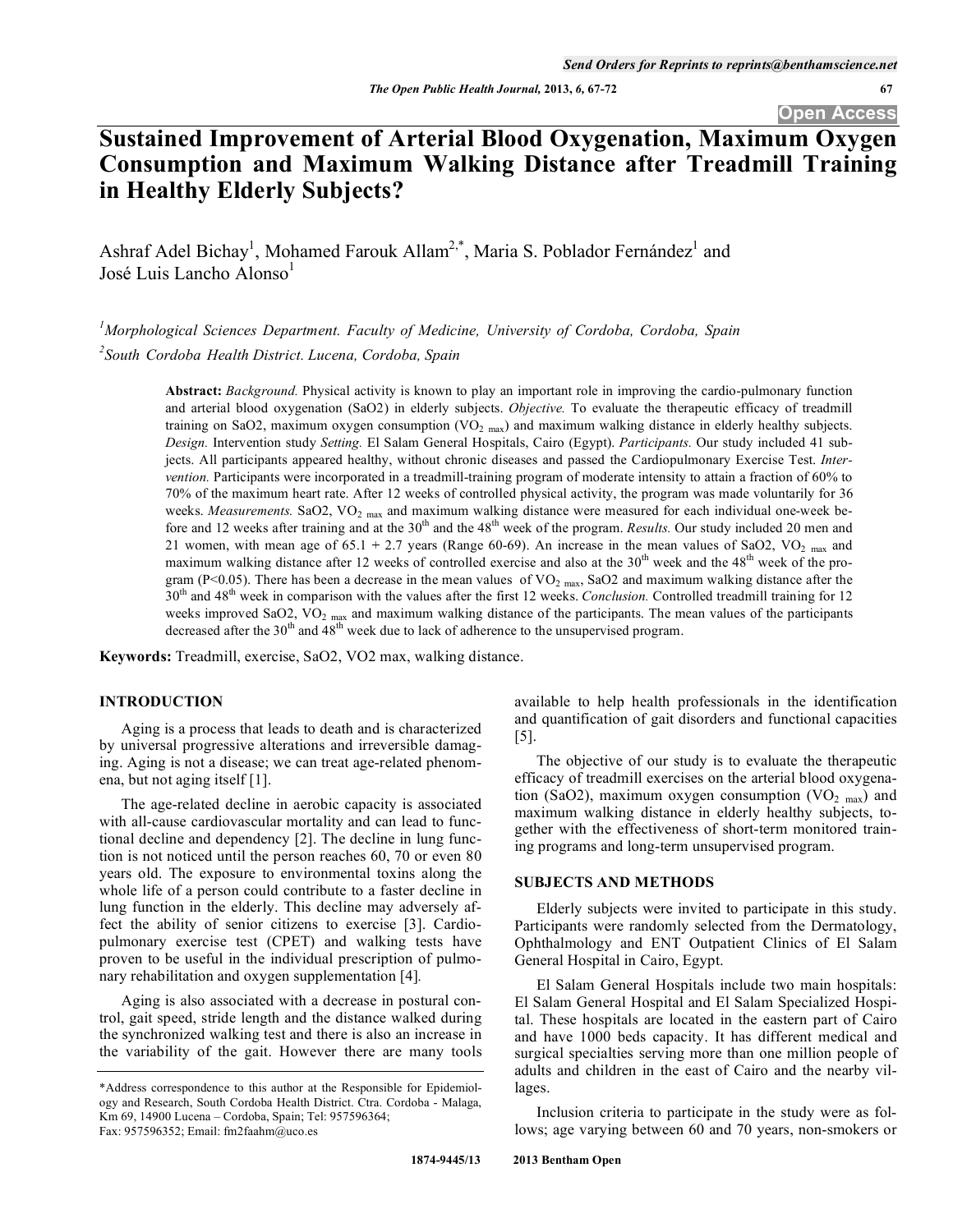former smokers for more than 5 years and good general health.

Exclusion criteria were neuromuscular, orthopedic, neurological or cardio-pulmonary diseases. Also we excluded patients with any chronic deficit that would prevent exercise. Chest X-ray and ECG were performed to exclude any underlying pathology before realizing the exercise tolerance test, which was done according to the protocol of Naughton [6]. This protocol, realized using a treadmill, it begins with 2 minutes of warming. The speed is set at one mile per hour and the slope is set at 0 degree. After warming up the speed is set at 2 miles per hour and doesn't change for the rest of the test. The test consists of six minutes with 2 minutes intervals. At the first interval the slope starts by 0 degree inclination and it increases by 3.5 percent every 2 minutes.

The study was approved by the ethics committee of El Salam General Hospital in Cairo on the15th of January of 2007.

Forty-one persons, 20 men and 21 women accepted to participate in the study and were followed up over 48 weeks. After performing a complete medical history, participants were instructed of the procedure and signed an informed consent.

Necessary anthropometric measures were recorded as height and weight to calculate Body Mass Index (BMI) and were introduced into the software along with the demographic data of the subjects (name, age and sex). In the same occasion, instructions were given to the subjects to avoid food intake 2 hours before the test, the measures of hygiene and comfort in clothing as well as in footwear and to avoid any unusual physical efforts at least 12 hours before the test.

# **Equipment and Instruments Used for the Test and the Program**

- **-** A Cardiopulmonary Exercise Test unit (CPET) Zan 800. It is a gas analyzer of (O2 and CO2) for the measurement of the maximum oxygen consumption (VO2max).
- Pulse Oximeter CMS 50DL Finger Pulse Oximeter to measure the oxygen saturation  $(SaO<sub>2</sub>)$ .
- 12 Channels Electrocardiogram Biocare (ECG-8080).
- Mercury sphygmomanometer and stethoscope Littman Classic II SE.
- A treadmill DKN Run Tech 2.5 with adjustable speed, inclination and timer, and a large LCD screen with 23 training programs and 3 users profiles. The screen displays simultaneously walking time and distance, speed, inclination, burned calories and heart rate.
- Height and weight scale IPR-scale08 model, for the measurement of height, weight and can calculate your BMI automatically.
- Pulsometer (HR) p610 Accurex Plus for monitoring of heart rate. Although ECGs of all participants were normal, heart rate were monitored to assure not exceeding 120 at any moment of the exercise.

#### **Mode of Exercises**

Walking on treadmill with fixed 0% grade of inclination. The treadmill should have front and/or side rails to aid in subject stability.

The training program consists of 3 phases, which are the followings:

- Warming up phase of 5 minutes on the treadmill.
- Active phase in which the speed of the treadmill is increased to achieve at least 60% and not more than 70% of the maximum heart rate (HR max) according to the protocol of Fletcher and collaborators 2001[6]. The treadmill inclination is fixed at 0% grade during the whole program, so the intensity of the exercise could be increased or decreased only by changing the speed of the treadmill. The active phase of exercise is 20 minutes for the first 3 weeks, 30 minutes for the next two weeks, 40 minutes for the followings two weeks and finally for 50 minutes till the end of the program.
- Cooling down phase for a period of 5 minutes, which is achieved by reducing the speed gradually till reaching zero and until the heart rate, returned almost to the resting level.

The SaO2, VO2max and maximum walking distance were measured for each individual one-week before and 12 weeks after training and at  $30<sup>th</sup>$  and  $48<sup>th</sup>$  week of the training program. They were measured by the following techniques:

# **Measurement of Oxygen Saturation (SaO2)**

Oxygen saturation was measured two months prior to training; pulse oximeter was used to measure Oxygen saturation in the right index of each individual. Each individual had to rest for two minutes before the beginning of the measurement. After placing the sensor on the finger, we waited until a reading was displayed on the oximeter, than we waited for another 10-15 seconds to verify a steady signal, this is followed by recording SaO2 and pulse every 10 seconds. Six observations were recorded and their average was used as the individual's  $SaO<sub>2</sub>$  as in previous studies [7].

# **Measurement of Maximum Oxygen Consumption (VO2max)**

A gas analyzer of O2 and CO2 was used for the measurement of maximum oxygen consumption. Before conducting the test, the humidity collector was cleaned, the connected tube was checked, the triple V- valve sensor disinfected and the gas analyzer was calibrated. The heart rate and blood pressure were detected in relaxed sitting position for each subject of the group. The mask was fixed with straps and then the triple tube V was connected to the mask. Initially, metabolic parameters such as oxygen consumption, carbon dioxide production and heart rate at rest were measured every three minutes.

# **Measurement of the Maximal Walking Distance**

Each subject performed a progressive graded treadmill test at a speed of 2 miles per hour (MPH), starting at 0% grade of inclination and the grade was increased by 2%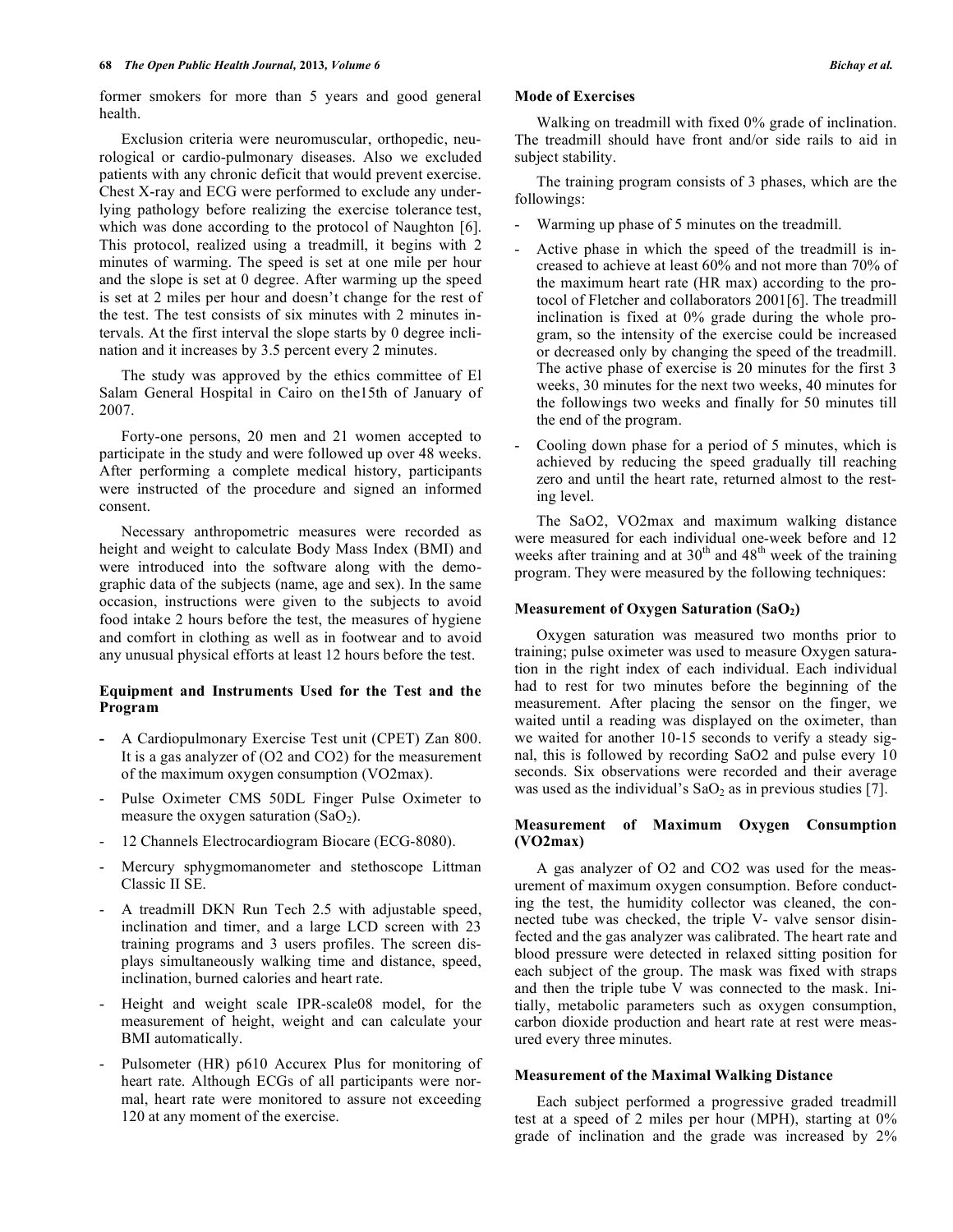#### *Therapeutic Efficacy of Treadmill Training in Healthy Elderly People The Open Public Health Journal,* **2013***, Volume 6* **69**

every 2 minutes. The test is terminated when the maximal effort is reached or when the subject experienced dypsnea or leg pain. The primary outcomes determined by the treadmill test were the maximal walked distance [8].

#### **Schedule of the Training Program**

The participants were incorporated in an training program of moderate intensity (walking on the treadmill) 3 times weekly for 48 weeks, the first 12 weeks were supervised and the resting 36 weeks of the program were unsupervised. After the  $30^{th}$  week and the  $48^{th}$  week an assessment was done and the participants were categorized into 3 sub groups according to their compliance with the training program:

Group 1: Subjects who have complied with the whole program.

Group 2: Subjects who have partially completed the program (at least once a week).

Group 3: Subjects who haven't done any physical activity (less than 4 times per month).

Unsupervised exercise implied walking on the treadmill programed for the study for at least 30 minutes in the Department of Physical Medicine and Rehabilitation of El Salam General Hospital of Cairo (Egypt).

#### **Statistical Methods**

First, the following descriptive analysis was done: frequency, percent, mean, standard deviation. Thereafter, comparisons were done using the student's t-test for continuous variables and Pearson's Chi square test for categorical variables. Level of significance was set at  $P < 0.05$ . All data variables were encoded and computerized. Data entry and statistical analysis were performed using the Statistical Package for Social Science (SPSS) version 15.0 (SPSS Inc., Chicago, Illinois).

# **RESULTS**

Our intervention study included 41 persons, 20 men representing 48.8% of the group and 21 women representing 51.2% of the study group. Their ages ranged between 60 and 69 with an average of 65.1 years (SD 2.7). Their weights were from 78 to 86 kg with an average of 81.8 kg (SD 2.2). Their heights were 162 to 173 centimeters, with a mean value of 168.1 (SD 3) and their body mass index (BMI) ranged from 26.7 to 31.6 with a mean of 29 (SD 1.1).

At the beginning of the program, men had higher mean values of VO2 max, maximum walking distance and a lower SaO2 than women with significant statistical differences (P<0.05) (Table **1**).

All participants achieved the controlled program (the first 12 weeks).

Between  $12<sup>th</sup>$  and  $30<sup>th</sup>$  week of the unsupervised program, the results were as follows: 34% of the subjects had fully complied with the program and 25% have partially completed it and 41.5% have not done any exercise (Table **2**).

Between the  $30<sup>th</sup>$  and  $48<sup>th</sup>$  week of the unsupervised program, the results were as follows: 34% of the subjects had fully complied with the program and 29% have partially completed it and 37% have not done any exercise (Table **3**).

About 45% of the participants (90% of women in comparison with 30% of men) adhered to the long-term unsupervised program,

An increase in the mean values of VO2 max, SaO2 and maximum walking distance after 12 weeks of controlled exercise and also at the  $30<sup>th</sup>$  week and the  $48<sup>th</sup>$  week of the program, with significant statistical differences (P<0.05) (Table **1**).

There has been a decrease in the mean values of VO2 max, SaO2 and maximum walking distance after the  $30<sup>th</sup>$  and  $48<sup>th</sup>$  week (unsupervised program) in comparison with the values after the first 12 weeks (controlled program) (Table **1**).

After the 12 weeks of the controlled training program, men maintained the higher mean values of VO2 max and maximum walking distance than women with significant statistical differences (P<0.05), on the other hand women had a higher statistic significant differences in SaO2  $(P<0.05)$ .

**Table 1. Comparative Study and Monitoring of Maximum Oxygen Consumption (VO2max), Maximum Walking Distance (WDmax) and Arterial Oxygen Saturation (SaO2) of the Participants** 

| <b>Variables</b> | VO2max              | <b>WDmax</b>         | SaO2                |  |
|------------------|---------------------|----------------------|---------------------|--|
|                  | $Mean + SD (Range)$ | $Mean + SD (Range)$  | $Mean + SD (Range)$ |  |
| Pre-training     | $1.75 \pm 0.13$     | $688.54 \pm 33.46$   | $96.90 \pm 0.54$    |  |
|                  | $(1.60 - 1.93)$     | $(623 - 745)$        | $(96 - 98)$         |  |
| 12 Weeks         | $1.95 \pm 0.90$ *   | $861.44 \pm 57.18$ * | $98.37 \pm 0.54$ *  |  |
|                  | $(1.79 - 2.05)$     | $(766 - 952)$        | $(97 - 100)$        |  |
| 30 Weeks         | $1.88 \pm 0.12$ *   | $796.71 \pm 83.76$ * | $97.88 \pm 0.79$ *  |  |
|                  | $(1.65 - 2.15)$     | $(636 - 941)$        | $(96 - 99)$         |  |
| 48 Weeks         | $1.87 \pm 0.12$ *   | $783.71 \pm 75.25$ * | $97.73 \pm 1.10$ *  |  |
|                  | $(1.59 - 2.18)$     | $(650 - 909)$        | $(96 - 100)$        |  |

\* P< 0.05 (Reference Pre-training)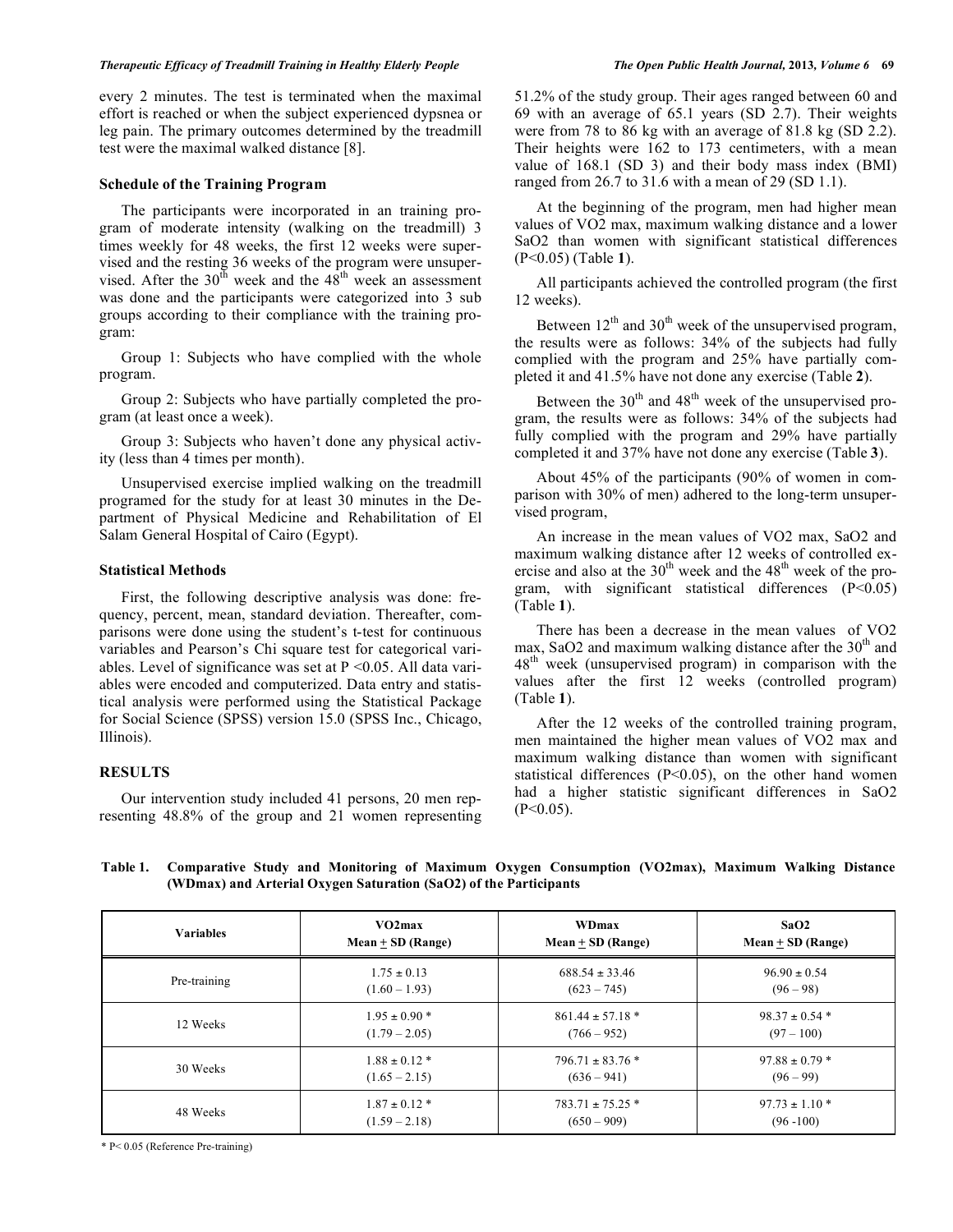| Table 2. Comparative Study and Monitoring of Participants' Compliance with the Training Program Between 12 and 30 Weeks |  |  |
|-------------------------------------------------------------------------------------------------------------------------|--|--|
| <b>According to Gender</b>                                                                                              |  |  |

| Physical exercise between 12–30 weeks    | Women<br>N(%) | Men<br>N(% | Total<br>N(%) |
|------------------------------------------|---------------|------------|---------------|
| Haven't done any physical exercise       | 7(33.3)       | 10(50.0)   | 17(41.5)      |
| Partially completed the training program | 5(23.8)       | 5(25.0)    | 10(24.4)      |
| Totally completed the training program   | 9(42.9)       | 5(25.0)    | 14(34.1)      |
| Total                                    | 21 (100)      | 20(100)    | 41 (100)      |

Pearson Chi-square: 1.65 – P value: 0.44

## **Table 3. Comparative Study and Monitoring of Participants' Compliance with the Training Program Between 30 and 48 Weeks According to Gender**

| Physical exercise in 48 weeks            | Women<br>N(% | Men<br>N(%) | Total<br>N(%) |  |
|------------------------------------------|--------------|-------------|---------------|--|
| Haven't done any physical exercise       | 2(9.52)      | 13(65.0)    | 15(36.6)      |  |
| Partially completed the training program | 7(33.33)     | 5(25.0)     | 12(29.3)      |  |
| Totally completed the training program   | 12(57.14)    | 2(10.0)     | 14(34.1)      |  |
| Total                                    | 21(100)      | 20(100)     | 41(100)       |  |

Pearson Chi-square: 15.53 – P value: 0.00

At the  $30<sup>th</sup>$  week, men had higher mean values of VO2max and maximum walking distance than women (P<0.05); meanwhile women had higher values of SaO2 than men (P<0.05).

At the 48<sup>th</sup> week, women had higher mean values of SaO2 and maximum walking distance than men, with significant statistical differences for SaO2.

At the  $30<sup>th</sup>$  and  $48<sup>th</sup>$  weeks participants who complied with the unsupervised program didn't have more improvement in the values of SaO2, VO2 max and maximum walking distance in comparison with these values at  $12<sup>th</sup>$  week of the controlled program. Values were maintained at the  $12<sup>th</sup>$ ,  $30<sup>th</sup>$  and  $48<sup>th</sup>$  week of the program with no significant statistical differences (Table **4**).

# **DISCUSSION AND CONCLUSION**

Elderly subjects are commonly associated with cardiopulmonary and vascular problems; the physical activity plays an important role in improving the cardio-pulmonary function and arterial oxygen saturation [9]*.* As long as the elderly population continues to increase, it will be essential for primary healthcare physicians to insist that sedentary patients have to practice physical exercise regularly [10].

The objective of the current intervention study was to evaluate the therapeutic efficacy of treadmill exercises on SaO2, maximum oxygen consumption (VO2 max) and maximum walking distance in elderly healthy subjects.

Before reaching conclusions based on the present results, it is necessary to consider a number of potential objections to the methodology.

Limitations such as the small sample size could affect the validity of the results. Our study included only 41 elderly healthy subjects. It was to difficult to identify more subjects between 60 and 70 years old without any chronic disease and accept to participate in a follow up study for nearly 1 year. Another possible limitation was each participant's psychological status at the time of exercise and his or her compliance to the supervised program. Although these limitations could not be avoided, our findings strongly suggest that exercise training program on treadmill (short or long-term) is capable of improving VO2 max, SaO2 and maximum walking distance of elderly healthy subjects.

In our intervention study, controlled treadmill exercises for 12 weeks improved clearly VO2 max, SaO2 and maximum walking distance of the studied population.

It is well known that SaO2 tends to decline markedly in the fifth and sixth decade. Adult women usually maintain a higher SaO2 and began to exhibit differences at a later age than men [7].

A recent study showed that training exercise program for 3 months with the treadmill in an elderly population (mean age 69 years) improves oxygen saturation [11]. In contrary, another previous study with a group of 16 women, aged 80- 93 years, who participated in an exercise test 4-month intervention, there was no change in SaO2 [12].

The improvement in SaO2 could be attributed to the better ventilatory response to exercise in the elderly than in the young. This seems to offset the increased inefficiency of gas exchange in the senior age [13].

It was shown that up to one third of the decline in aerobic capacity (VO2 max) associated with aging could be reversed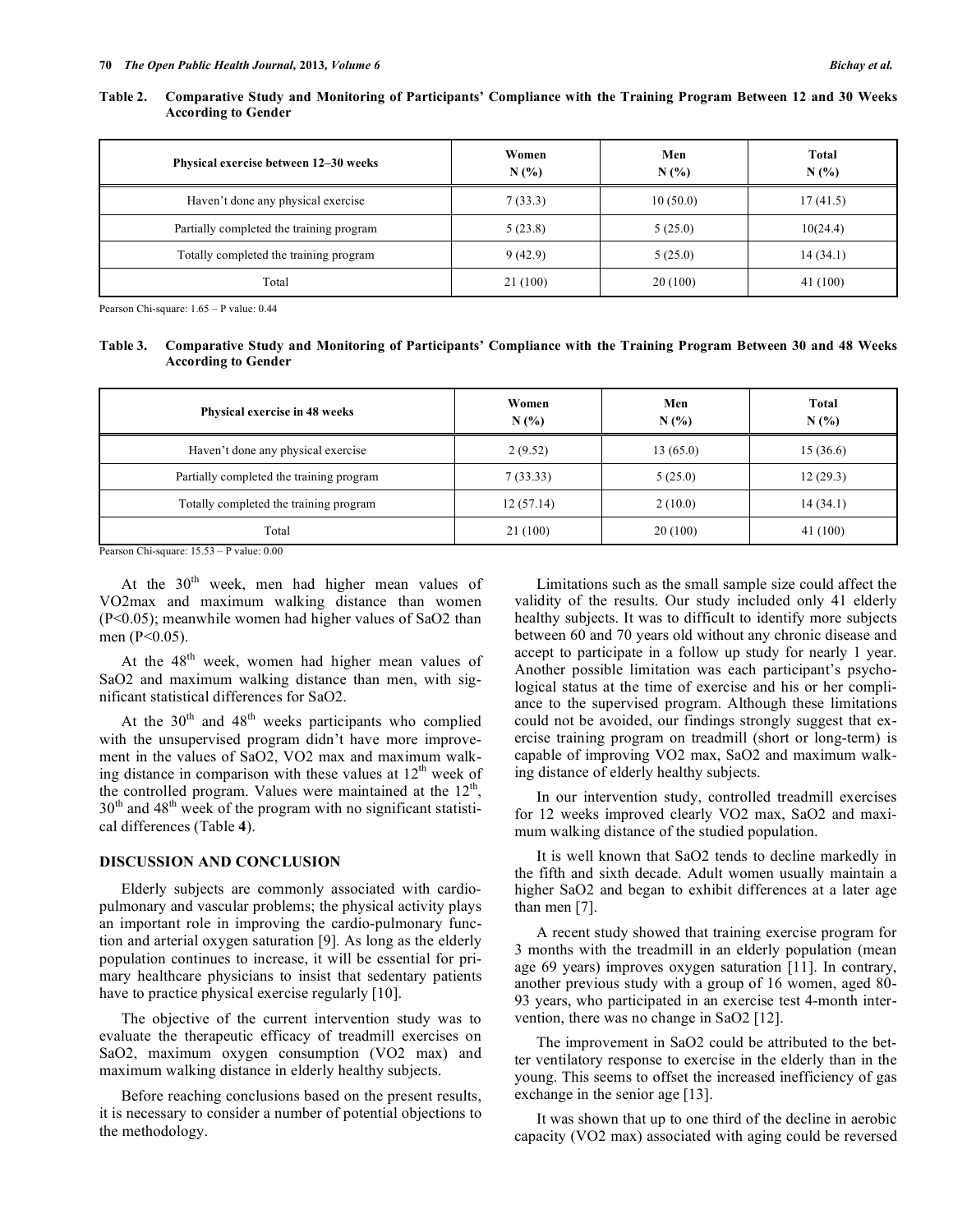| Table 4. Comparative Study and Monitoring of Maximum Oxygen Consumption (VO2max), Maximum Walking Distance    |  |  |  |  |  |
|---------------------------------------------------------------------------------------------------------------|--|--|--|--|--|
| (WDmax) and Arterial Oxygen Saturation (SaO2) of Participants who Completed the Unsupervised Training Program |  |  |  |  |  |

| <b>Variables</b> | VO2max              | WDmax               | SaO2                |  |
|------------------|---------------------|---------------------|---------------------|--|
|                  | $Mean + SD (Range)$ | $Mean + SD (Range)$ | $Mean + SD (Range)$ |  |
| 12 Weeks*        | $1,92 \pm 0,07$     | $847,47 + 48,89$    | $98,59 + 0,51$      |  |
|                  | $(1,82 - 2,05)$     | $(772 - 936)$       | $(97,60 - 99,50)$   |  |
| 30 Weeks         | $1,92 + 0,11$       | $834,00 + 54,53$    | $98,50 + 0,54$      |  |
|                  | $(1,75 - 2,15)$     | $(732 - 928)$       | $(97,20-99,20)$     |  |
| 48 Weeks         | $1,92 + 0,11$       | $842,26 + 49,66$    | $98,53 + 0,78$      |  |
|                  | $(1,72 - 2,18)$     | $(736 - 909)$       | $(96,80 - 99,60)$   |  |

\* Reference

P value <0.05

by prolonged aerobic training [14]. The lower VO2max in women was attributed to smaller muscle mass, lower hemoglobin, blood volume and stroke volume than that of men [6]. Brisk walking, if practiced at moderate intensities (e.g. three to four miles/hour) can result in improved health and aerobic capacity [15]. It is estimated that every minute of normal gait increased per day increases VO2 max. by 0096 (ml/kg/min) and is possibly associated with a faster gait [16]. Previous study showed that aerobic training programs increase VO2max from 6.6% to 30% in the elderly [2].

In healthy slightly active young men VO2max. was 12 METs (Metabolic Equivalents), whereas individuals performing aerobic training such as running (long distance running) can have a VO2max.ranging from 18 to 24 METs [6]. The older individuals increase their maximal oxygen consumption by a redistribution of cardiac output to the members exercised, resulting in a proportional increase in systemic oxygen AV (arteriovenous) difference without a change in peripheral oxygen extraction [17].

Ageing is associated with a decrease in postural control, gait speed, stride length and walking distance as well as an increase in variability of gait during a timed walk test [5]. Muscle strength declines by 1.5% per decade after age 50 and 30% per decade after age 70. This is mainly due to sarcopenia (loss of muscle mass) and occurs more in women than in men [10]. Most of the variation in walking speed in older people is related to leg strength and increasing it has shown improvement in the resistance of walking and improving the power to climb stairs [18]. Previous intervention study showed that after training exercise program for 3 months with the treadmill in an elderly population (mean age 69 years), there was an improvement in distance walked [11]. Another intervention study conducted by Sullivan and collaborators (2007) on patient with chronic stroke reported similar results were observed. Task-specific training was conducted during a walk test on a treadmill with body weight, combining the walk on the treadmill with and without strengthening exercises of the lower extremity. All groups increased the speed and walking distance in both cases [19].

In our study best results were achieved during the first 12 weeks (short-term controlled program) and the subjects who complied with the whole program maintained the same values of the controlled program at the  $30<sup>th</sup>$  and  $48<sup>th</sup>$  week (unsupervised program) without any more gain over the last 36 weeks of the program. In concordance with our study, it was reported that patients ranging from zero to a little exercise, get the greatest health benefits, while the improvement is less noticeable when gradually increasing the level of physical activity [15].

In our intervention study we noticed that subjects whose compliance were monitored and received a feedback on their developments and progress were more adherents to the program than patients without supervision. There has been a decrease in the mean values of the whole group after the  $30<sup>th</sup>$ and  $48<sup>th</sup>$  week (unsupervised program) in comparison with these values during the first 12 weeks (controlled program), due to lack of adherence of the participants to the long-term unsupervised program. Women had better adherence to the long-term program and therefore gained more health benefit and had maintained these benefits for longer period of time. A previous similar study reported compliance decrease from 59% in the supervised program to 29% after 6 months of unsupervised exercise [20]. Physical therapists estimate that 64% of patients comply with exercise regimens in the short term, but only 23% of them meet the long-term exercise [21].

Previously it was reported that elderly who participate in moderate physical exercise intensity, between 20 and 30 minutes, most days of the week, have better shape than the elderly that are active or inactive throughout the day [22]. Fletcher and collaborators (2001) noted 25% decrease in VO2max in healthy men after 3 weeks of being bedridden, and demonstrated that physical activity has an important influence on their vital capacity [6].

In conclusion, our findings were consistent, coherent and strongly indicate the external validity of the study. Although, these results pertain only to our population/hospital and could not be generalizable, the same methodology could be applied in different populations/hospitals. Our results call for further investigation of the effect of treadmill training in elderly; future study should preferably be performed on large prospective cohorts, to increase their internal validity.

# **CONFLICT OF INTEREST**

The author(s) confirm that this article content has no conflicts of interest.